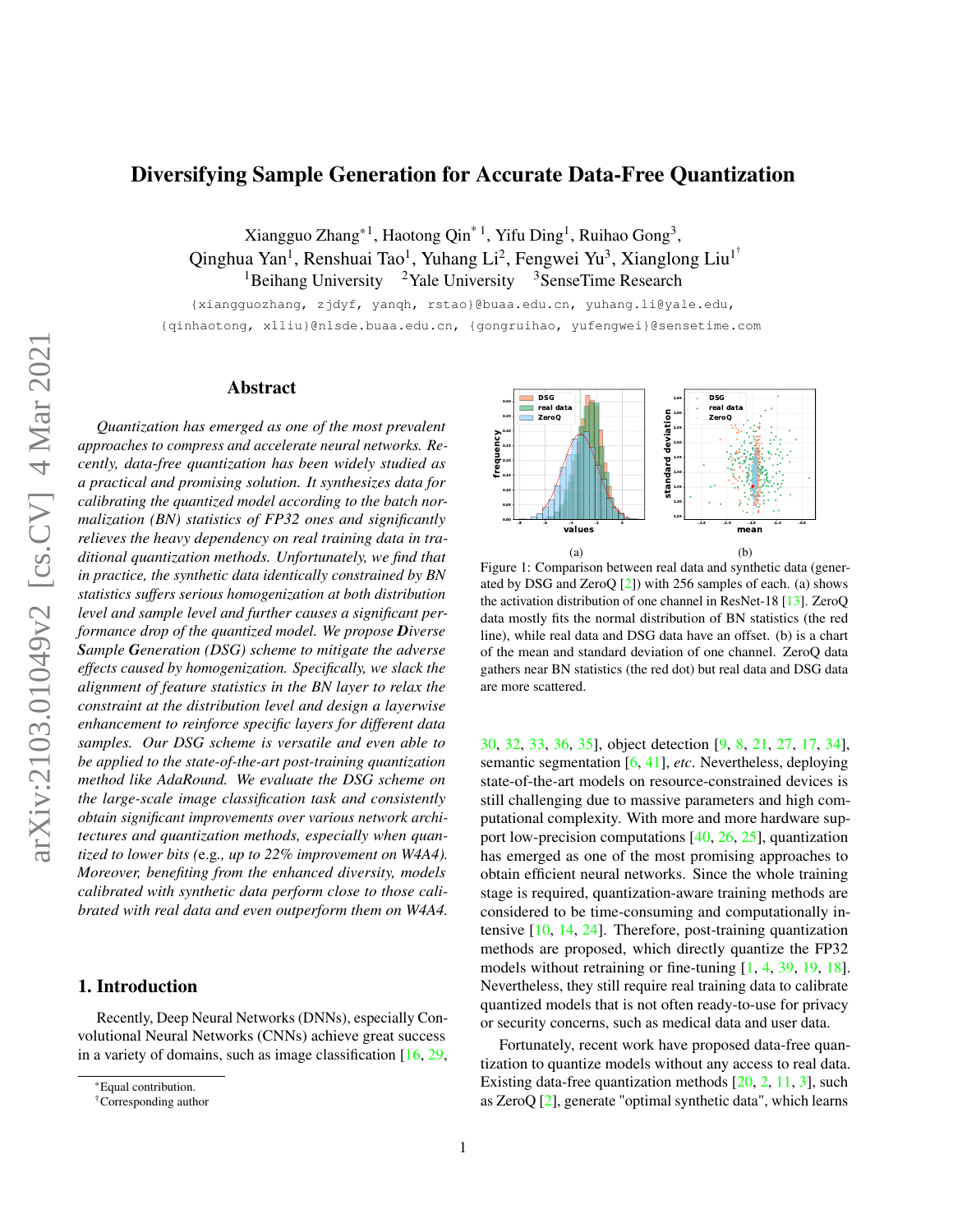<span id="page-1-0"></span>an input data distribution to best match the Batch Normalization statistics of the FP32 model. However, models calibrated with real data perform better than those calibrated with synthetic data, though the synthetic data matches BN statistics better. Our study reveals that the data generation process in typical data-free quantization methods has significant homogenization issues at both distribution and sample levels, which prevent models from higher accuracy. First, since the synthetic data is constrained to match the BN statistics, the feature distribution in each layer might overfit the BN statistics when data is fed forward in neural networks. As shown in Figure  $1(a)$ , the distribution of the synthetic samples generated by ZeroQ almost fits the normal distribution obeying the corresponding BN statistics, while those of real data have an obvious offset leading to more diverse distribution. We call the phenomenon of the synthetic samples as the distribution level homogenization. Second, all samples of synthetic data are optimized by the same objective function in existing generative data-free quantization methods. For instance, ZeroQ and GDFQ [\[28\]](#page-9-11) apply the same constraint to all data samples, which directly sums the loss objective (KL loss or statistic loss) of each layer. Therefore, as shown in Figure  $1(b)$ , the feature distribution statistics of these samples are similar. Specifically, the distribution statistics of synthetic data generated by existing methods are centralized while those of real data are dispersed, as so-called sample level homogenization.

To mitigate the adverse effects caused by these issues, we propose a novel Diverse Sample Generation (DSG) scheme, a simple yet effective data generation method for data-free quantization to enhance the diversity of data. Our DSG scheme consists of two technical contributions: (1) *Slack Distribution Alignment* (SDA): slack the alignment of the feature statistics in BN layers to relax the constraint of distribution; (2) *Layerwise Sample Enhancement* (LSE): apply the layerwise enhancement to reinforce specific layers for different data samples.

Our DSG scheme presents a novel perspective of data diversity for data-free quantization. We evaluate the DSG scheme on the large-scale image classification task, and the results show that DSG performs remarkably well across various network architectures such as ResNet-18 [\[13\]](#page-8-2), ResNet-50, SqueezeNext [\[7\]](#page-8-20), ShuffleNet [\[38\]](#page-9-12), and InceptionV3 [\[31\]](#page-9-13), and surpasses previous methods by a wide margin, even outperforms models calibrated with real data. Moreover, we show that the synthetic data generated by DSG scheme can be applied to the most advanced post-training quantization methods, such as AdaRound [\[19\]](#page-8-15).

We summarize our main contributions as:

1. We revisit the data generation process of data-free quantization methods from the diversity perspective. Our study reveals the homogenization problems of synthetic data existing at two levels that harm the performance of the

quantized models.

- 2. We propose Diverse Sample Generation (DSG) scheme, a novel sample generation method for accurate data-free quantization that enhances the diversity of data by combining two practical techniques: *Slack Distribution Alignment* and *Layerwise Sample Enhancement* to solve the homogenization at distribution and sample levels.
- 3. We evaluate the proposed method on the large-scale image classification task and consistently obtain significant improvements over various base models and state-of-theart (SOTA) post-training quantization methods.

# 2. Related Work

Data-Driven Quantization. Quantization is a potent approach to accelerate the inference phase due to its low-bit representations of weights and activations. However, models often suffer an accuracy degeneration after quantization, especially when quantized to ultra-low bit-width. Quantizationaware training is proposed to retrain or fine-tune the quantized model with training/validation data to improve the accuracy, as described in earlier work such as [\[10,](#page-8-10) [14\]](#page-8-11). They often give satisfactory results, but the training process is computationally expensive and time-consuming. More crucially, the original training/validation data are not always accessible, especially on private and secure occasions.

Post-training quantization focuses on obtaining accurate quantized models with small computation and time cost, which has achieved relatively good performance without any fine-tuning or training process. Particularly, [\[1\]](#page-8-13) approximates the optimal clipping value analytically and introduces a bit allocation policy and bias-correction to quantize both activations and weights to 4-bit. [\[4\]](#page-8-14) formalizes the linear quantization task as a minimum mean squared error problem for both weights and activations. [\[39\]](#page-9-10) exploits channel splitting to avoid containing outliers. [\[19\]](#page-8-15) proposes AdaRound, a better weight-rounding mechanism for post-training quantization that adapts to the data and the task loss. However, these aforementioned methods also require access to limited data for recovering the performance.

Data-Free Quantization. Recent work [\[20,](#page-8-17) [2,](#page-8-1) [11,](#page-8-18) [3,](#page-8-19) [28\]](#page-9-11) go further to data-free quantization, which requires neither training nor validation data for quantization. [\[20\]](#page-8-17) uses weight equalization and bias correction to achieve competitive accuracy on layerwise quantization compared with channel-wise quantization. However, it suffers a nonnegligible performance drop when quantized to 6 or lower bit-width. While [\[2\]](#page-8-1) utilizes mixed-precision quantization with synthetic data to support ultra-low precision quantization. [\[11\]](#page-8-18) proposes inception scheme and BN statistics scheme to generate data for calibration and time-consuming knowledge distillation finetuning. Furthermore, [\[3\]](#page-8-19) proposes a data-free adversarial knowledge distillation method, which minimizes the maximum distance between the outputs of the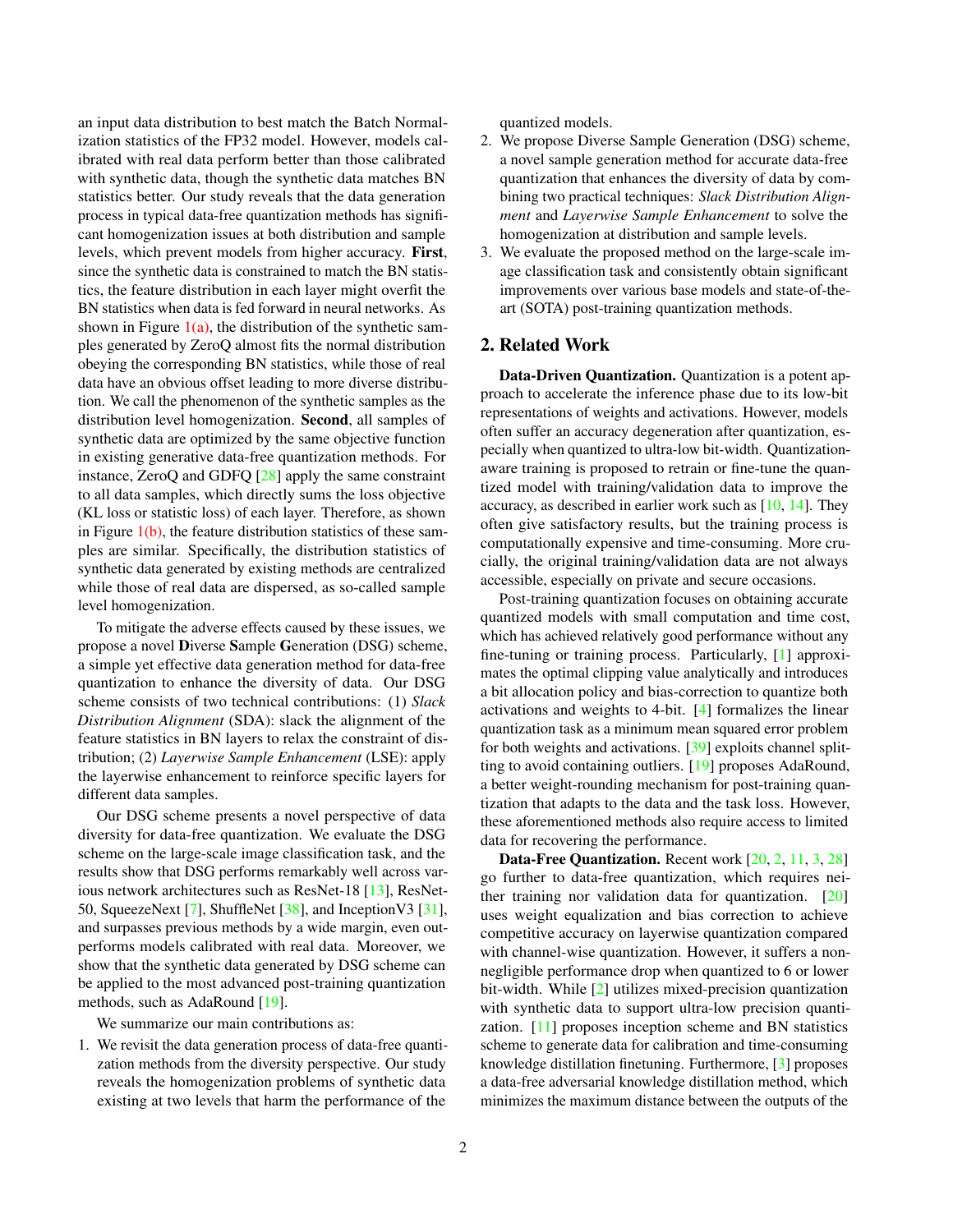<span id="page-2-3"></span><span id="page-2-2"></span>

Figure 2: The framework of Diverse Sample Generation (DSG) scheme, which consists of Slack Distribution Alignment (SDA) and Layerwise Sample Enhancement (LSE). SDA relaxes BN statistics constraint in each layer, and LSE provides specific loss term for each sample. First, we initialize synthetic data from Gaussian. Then we compute the loss using our SDA and LSE and update synthetic data with this loss. Finally, we calibrate the quantized model with synthetic data.

FP32 teacher model and the quantized student model for any adversarial samples from a generator. [\[28\]](#page-9-11) couples the data generation and model finetuning, and uses time-consuming distillation to improve the accuracy of quantized models. However,  $[11]$ ,  $[28]$  and  $[3]$  have the same limitations as  $[2]$ while generating data that we explain in Section [3.2.](#page-2-0)

# 3. Diverse Sample Generation

In this section, we revisit the image generation process in data-free quantization and point out the homogenization of the synthetic data in previous work. We present our Diverse Sample Generation (DSG) scheme to diversify the synthetic data for obtaining accurate quantized models.

# 3.1. Preliminaries

Data-free quantization methods are proposed to quantize the FP32 model, and ZeroQ [\[2\]](#page-8-1) is a typical representation of these work, which is proposed to learn an input data distribution that best matches the BN statistics, *i.e*., the mean and standard deviation, by solving the following optimization problem:

<span id="page-2-1"></span>
$$
\min_{\mathbf{x}^s} \mathcal{L}_{\text{BN}} = \frac{1}{N} \sum_{i=0}^N \left( \|\tilde{\boldsymbol{\mu}}_i^s - \boldsymbol{\mu}_i\|_2^2 + \|\tilde{\boldsymbol{\sigma}}_i^s - \boldsymbol{\sigma}_i\|_2^2 \right) \quad (1)
$$

where  $\mathcal{L}_{BN}$  is the BN statistics loss to be minimized,  $\mathbf{x}^s$  is the synthetic input data.  $\tilde{\mu}_i^s / \tilde{\sigma}_i^s$  are the mean/standard deviation of the feature distribution of synthetic data at the  $i$ -th BN layer,  $\mu_i/\sigma_i$  are mean/standard deviation parameters stored in *i*-th BN layer of pre-trained FP32 model.

# <span id="page-2-0"></span>3.2. Homogenization of Synthetic Data

Although many generative data-free quantization methods have been proposed to resolve the problem of accessing

real data, they are considered to suffer a huge drop in performance compared with post-training quantization calibrated with real data. We explore the commonly practiced data synthesizing processes and find that the homogenization issue exists at two levels, which degrades the fidelity and quality of synthesized data and thus behave differently with real images:

1) Distribution level homogenization: BN statistics loss in Eq. [\(1\)](#page-2-1) strictly constrains the feature distribution of the synthetic data, aiming to generate samples that exhibit similarities to original training data, which is generally regarded as the upper limit of the performance of synthetic data. However, fitting BN statistics obtained from training data is not equivalent to imitating real data. As shown in Figure  $1(a)$ , the distribution of synthetic data generated by ZeroQ is almost in the immediate vicinity of the BN statistics. In contrast, the distribution of the real samples deviates from BN statistics. Therefore, this constraint causes the feature distribution of synthetic data overfitting to the BN statistics in each layer, as so-called distribution homogenization.

2) Sample level homogenization: Besides homogenization at the distribution level, the application of  $\mathcal{L}_{BN}$  also leads to the homogenization at the sample level. Existing methods, such as ZeroQ, generate a batch of synthetic data to calibrate or finetune quantized models. However, since all the samples are initialized and optimized by the same objective function, the statistics of each sample are quite similar, while those of real samples are more versatile. As shown in Figure  $1(b)$ , the feature distribution statistics of ZeroO samples are almost overlapping, while the real-world images have larger variance of statistic distribution. That is to say, ZeroQ data suffers the homogenization at the sample level. Thus, it cannot be applied to determine the clip values of activations for quantized models in place of the real data. Otherwise, it might cause a significant performance drop.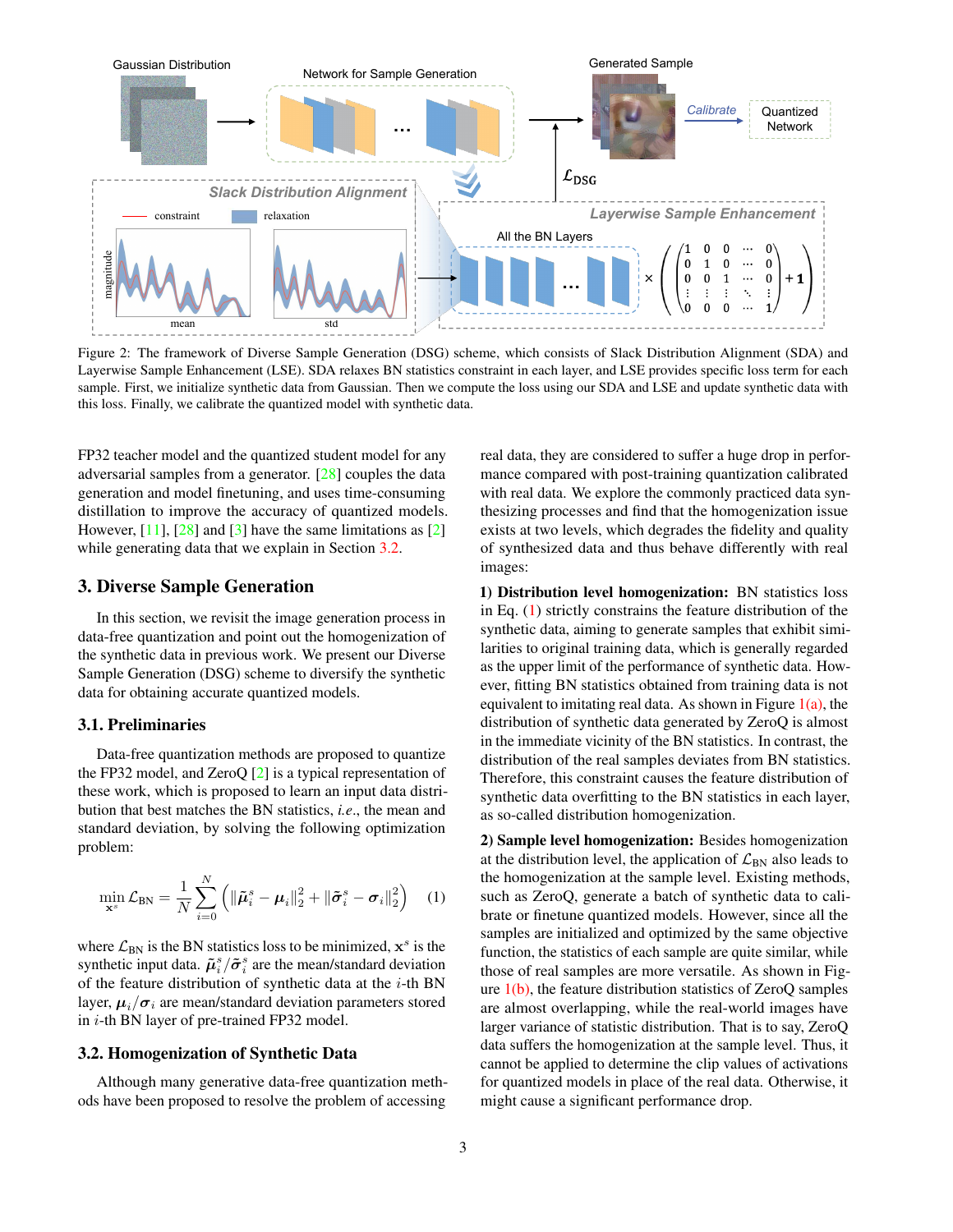<span id="page-3-5"></span>As described above, homogenization exists in the data generation process in previous work of synthetic data-free quantization, including distribution level and sample level, which results in the synthetic data lacking diversity, consequently preventing the quantized models from good performance. In this paper, we propose a novel synthetic data-free quantization method, namely Diverse Sample Generation (DSG) scheme, which aims to address this issue by enhancing the diversity of synthetic data. Calibrating with data generated by our synthesizing scheme, quantized models gain non-negligible improvements in accuracy.

# <span id="page-3-4"></span>3.3. Slack Distribution Alignment

We propose the Slack Distribution Alignment (SDA) to eliminate the distribution homogenization, which relaxes BN statistics constraint. Intuitively, we introduce margins for mean and standard deviation statistics of activations, respectively, which allow sufficient distribution variation. In more detail, we add the relaxation constants to the original BN statistics loss function to tackle the distribution homogenization issue. The loss term of SDA of *i*-th BN layer  $l_{SDA_i}$  is defined as follow:

<span id="page-3-0"></span>
$$
l_{\text{SDA}_i} = \left\| \max \left( |\tilde{\boldsymbol{\mu}}_i^s - \boldsymbol{\mu}_i| - \delta_i, 0 \right) \right\|_2^2 + \left\| \max \left( |\tilde{\boldsymbol{\sigma}}_i^s - \boldsymbol{\sigma}_i| - \gamma_i, 0 \right) \right\|_2^2
$$
 (2)

where  $\delta_i$  and  $\gamma_i$  denote the relaxation constants for the mean and standard deviation statistics of features at the  $i$ -th BN layers, we admit a gap between the statistics of synthetic data and the statistic parameters of BN layers. Within a specific range, the statistics of synthetic data can fluctuate with relaxed constraints. Thus the feature distribution of synthetic data becomes more diverse, as shown in Figure  $1(a)$ .

A significant challenge is determining the values of  $\delta_i$ and  $\gamma_i$  without any real data access. Since real data performs well in calibrating the quantized model, the gap between the feature statistics of real data and BN statistics is considered as a reasonable reference, even an optimal degree of relaxation. Since the neural input is a sum of many inputs, the Gaussian assumption can be seen as a common approximation. From the central limit theorem, we expect it to be approximately Gaussian distribution [\[23\]](#page-8-21). Therefore, we propose to use synthetic data randomly sampled from Gaussian distribution to determine  $\delta_i$  and  $\gamma_i$ . First, we initialize 1024 synthetic samples by the Gaussian distribution with  $\mu = 0$ and  $\sigma = 1$ . We input the synthetic samples into models and save the feature statistics at all BN layers, specifically the mean and standard deviation of the feature distribution. Second, we calculate the gap between the saved statistics and the corresponding BN statistics. We take the percentile of the absolute values of the gaps as  $\delta_i$  and  $\gamma_i$ . Formally,  $\delta_i$ and  $\gamma_i$  are defined as follows:

<span id="page-3-2"></span>
$$
\delta_i = \left| \tilde{\boldsymbol{\mu}}_i^0 - \boldsymbol{\mu}_i \right|_{\epsilon} \quad \gamma_i = \left| \tilde{\boldsymbol{\sigma}}_i^0 - \boldsymbol{\sigma}_i \right|_{\epsilon} \tag{3}
$$

where  $\tilde{\mu}^0_i/\tilde{\sigma}^0_i$  are mean/standard deviation of the feature of Gaussian initialized data  $\mathbf{x}^0$  at the *i*-th BN layer.  $\left| \boldsymbol{\tilde{\mu}}_i^0 - \boldsymbol{\mu}_i \right|_{\epsilon}$ and  $|\tilde{\sigma}_i^0 - \sigma_i|_{\epsilon}$  denote the  $\epsilon$  percentile of  $|\tilde{\mu}_i^0 - \mu_i|$  and  $|\tilde{\sigma}_i^0 - \sigma_i|$ , respectively. The value of  $\epsilon$  in range  $(0, 1]$  determines the values of  $\delta_i$  and  $\gamma_i$ , further settling the degree of relaxation. When the value of  $\epsilon$  becomes larger, the con-straints in Eq. [\(2\)](#page-3-0) are more relaxing. The default value of  $\epsilon$ is set as 0.9 to prevent the influence of outliers.

### 3.4. Layerwise Sample Enhancement

Existing generative data-free quantization methods always use the same objective function to optimize all samples of data. Specifically, as shown in Eq. [\(1\)](#page-2-1), the loss terms of all layers are equivalently summed. Meanwhile, the optimizing strategy is invariant among samples. In other words, all the samples have the same attention to each layer, which leads to homogeneity at the sample level.

In order to enhance the diversity at the sample level, we propose Layerwise Sample Enhancement (LSE), which reinforces the loss of a specific layer for each sample. Specifically, the loss function of every synthetic image in a batch may be different. In fact, for a network with  $N$  BN layers, LSE can provide  $N$  loss terms and apply each of them to the specific data sample. Here, we suppose to generate a batch of images, and the batch size is set as  $N$ , equaling to the number of BN layers of the model. Therefore, the loss term  $\mathcal L$  of LSE for this batch is defined as:

<span id="page-3-1"></span>
$$
\mathcal{L} = \frac{1}{N} \cdot \mathbf{1}^T \left( \left( \mathbf{I} + \mathbf{1} \mathbf{1}^T \right) \mathbf{L} \right) \tag{4}
$$

where I is an  $N$ -dimensional identity matrix, 1 is an  $N$ dimension column vector of all ones,  $\mathbf{L} = \{l_0, l_1, ..., l_N\}^T$ represents the vector containing loss terms of all BN layers. We define  $X_{LSE} = I + 11^{T}$  as the enhancement matrix, and the Eq. [\(4\)](#page-3-1) can be simplified as:

<span id="page-3-3"></span>
$$
\mathcal{L} = \frac{1}{N} \cdot \mathbf{1}^T \left( \mathbf{X}_{\text{LSE}} \mathbf{L} \right) \tag{5}
$$

where  $X_{LSE}$ L can be seen as a N-dimensional column vector, the i-th element of which represents the loss function of the  $i$ -th image in this batch. Thus, we impose a unique constraint on each sample of this batch and jointly optimize the whole batch.

For a network with  $N$  BN layers, LSE can simultaneously generate various samples in a batch, and each kind of sample has a enhancement on a particular layer. Specifically, the SDA is applied to obtain the loss term of layers  $\mathbf{L}_{\text{SDA}} = \{l_{\text{SDA}_0}, l_{\text{SDA}_1}, \dots, l_{\text{SDA}_N}\}^T$ , and our DSG loss  $\mathcal{L}_{\text{DSG}}$  is defined as:

$$
\mathcal{L}_{\text{DSG}} = \frac{1}{N} \cdot \mathbf{1}^T \left( \mathbf{X}_{\text{LSE}} \mathbf{L}_{\text{SDA}} \right) \tag{6}
$$

Compared with the synthetic data generated with BN statistics loss, images generated by the DSG scheme may have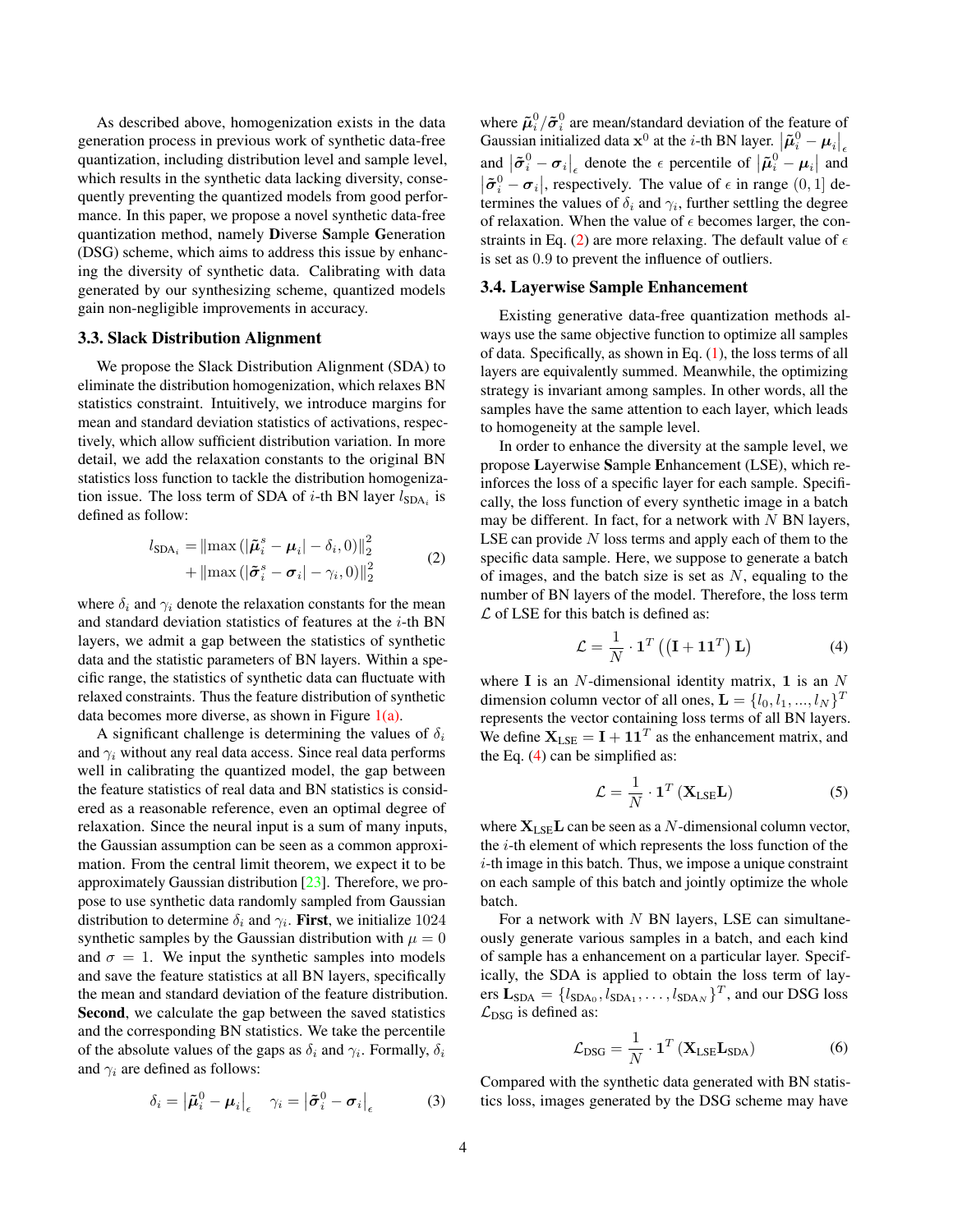<span id="page-4-2"></span><span id="page-4-1"></span>

| <b>Algorithm 1:</b> The generation process of our DSG                    |
|--------------------------------------------------------------------------|
| scheme.                                                                  |
| <b>Input:</b> pretrained model M with $N$ BN layers, training            |
| iterations $T$ .                                                         |
| <b>Output:</b> synthetic data: $x^s$                                     |
| Initialize $x^s$ from Gaussian distribution $\mathcal{N}(0, 1)$ ;        |
| Initialize $x^0$ from Gaussian distribution $\mathcal{N}(0, 1)$ ;        |
| Get $\mu_i$ and $\sigma_i$ from BN layers of M, $i = 1, 2, , N$ ;        |
| Forward propagate $M(x^0)$ and gather activations;                       |
| Compute $\delta_i$ and $\gamma_i$ based on Eq. (3);                      |
| for all $t = 1, 2, \ldots, T$ do                                         |
| Forward propagate $M(x^s)$ and gather activations;                       |
| Get $\tilde{\mu}_{i}^{s}$ and $\tilde{\sigma}_{i}^{s}$ from activations; |
| Compute all $l_{SDA}$ based on Eq. (2);                                  |
| Compute $\mathcal{L}_{\text{DSG}}$ based on Eq. (5);                     |
| Descend $\mathcal{L}_{\text{DSG}}$ and update $\mathbf{x}^{s}$ ;         |
| Get synthesized data $x^s$ ;                                             |

various distributions in one layer. This significantly improves the diversity of synthetic data, which is important to calibrate the quantized models. As shown in Figure [3,](#page-4-0) significant fluctuation exists in the distribution statistics of synthetic samples generated by the DSG scheme, which is closer to the behavior of real data and does not strictly fit the BN statistics.

Our DSG scheme applies both SDA and LSE to tackle the homogenization issues at both distribution and sample levels and generate diverse samples for accurate data-free quantization. Figure [2](#page-2-2) shows the whole process of the DSG scheme, and it is summarized in Algorithm [1.](#page-4-1) Instead of imposing a strict constraint on all samples, we relax this constraint using SDA and introduce LSE to reinforce the loss of a specific layer for one sample to mitigate the homogenization at two levels. Therefore, synthetic data generated by the DSG scheme performs better in quantization than those generated by existing generative data-free quantization methods, even can take the place of real data in SOTA post-training quantization methods when real data is not available.

#### 3.5. Analysis and Discussion

We further present discussion with visualization results for our DSG scheme. The distribution of statistics is shown in Figure [3,](#page-4-0) including that of the real data, ZeroQ data, and DSG data. The figure illustrates the homogenization at the aforementioned two levels.

As shown in Figure [3,](#page-4-0) there is a significant offset between feature statistics of DSG samples and the BN statistics, which is similar to the behavior of real data samples. While the feature statistics of ZeroQ synthetic samples almost obeys the BN statistics. This phenomenon proves that our DSG scheme diversifies the synthetic data at the distribution level. Specifically, the SDA slacks the constraint of statistics during the generation process to make the distribu-

<span id="page-4-0"></span>

Figure 3: Mean and standard deviation of the activations in one channel of ResNet-18 when feeding different types of data (with 256 samples), including real data and synthetic data (generated by ZeroQ and DSG). Each sample generated by ZeroQ behaves similarly overfitting BN statistics compared with real data, which shows the homogenization at both distribution and sample levels. Our DSG data shows the diversity close to real data, which is the key to obtaining the accurate quantized model.

tion diverse.

Moreover, with a larger variance of the statistic distribution on both mean and standard deviation, the statistics of DSG synthetic data are more disperse, which behave almost in the same as real data. On the contrary, statistics of ZeroQ data seem to be centralized. This phenomenon results from both SDA and LSE, which jointly enhance the data diversity at the sample level. The results imply that since the statistics are widely dispersed, the synthetic data might be more plentiful in feature and have more comprehensive content.

## 4. Experiments

In this section, we conduct experiments on the benchmark ImageNet dataset (ILSVRC12) [\[5\]](#page-8-22) large-scale image classification tasks to verify the effectiveness of the proposed DSG scheme and compare it with other state-of-the-art (SOTA) data-free quantization methods.

DSG scheme: Our DSG scheme is implemented by Py-Torch for its high flexibility and powerful automatic differentiation mechanism. The proposed DSG scheme is used for generating synthetic data for calibration, and the effectiveness is evaluated by measuring the accuracy of quantized models with various quantization methods, such as Percentile, EMA, and MSE. Also, we further apply the synthetic data generated by the DSG scheme to the state-of-the-art post-training quantization method: AdaRound [\[19\]](#page-8-15).

Network Architectures: To prove the versatility of our DSG scheme, we employ various widely-used network architectures, including ResNet-18, ResNet-50, SqueezeNext, InceptionV3, and ShuffleNet. We also evaluate our DSG scheme with various bit-widths, including W4A4 (means 4-bit Weight and 4-bit Activation), W6A6, W8A8, *etc*.

Initialization: For fair comparison, when evaluating our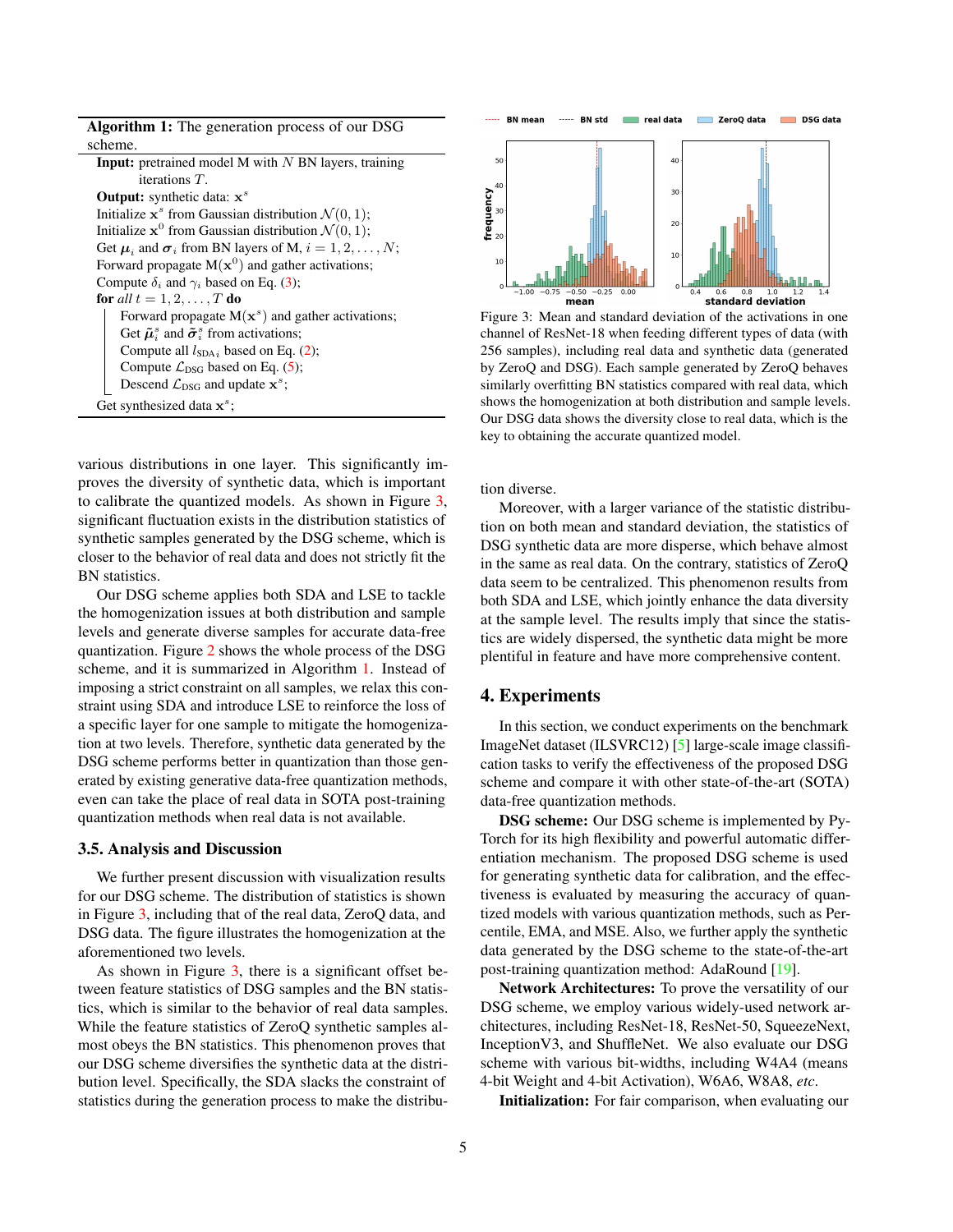<span id="page-5-2"></span>DSG scheme on various network architectures, we mostly follow the hyper-parameter settings (*e.g*., the number of iterations to generate synthetic data) of their original papers or released official implementations. The data generated by our DSG scheme is initialized by Gaussian random initialization. We adopt Adam  $[15]$  as optimization algorithm in our experiments.

<span id="page-5-1"></span>

| Method                              |    | W-bit A-bit | $Top-1$ |
|-------------------------------------|----|-------------|---------|
| <b>Baseline</b>                     | 32 | 32.         | 71.47   |
| Vanilla (ZeroO)                     |    |             | 26.04   |
| Layerwise Sample Enhancement        | 4  | 4           | 27.12   |
| <b>Slack Distribution Alignment</b> | 4  | 4           | 33.39   |
| DSG (Ours)                          |    |             | 34.53   |

Table 1: Ablation study for DSG scheme on ResNet-18. We abbreviate quantization bits used for weights as "W-bit" (for activations as "A-bit"), top-1 test accuracy as "Top-1."

# 4.1. Ablation Study

We perform ablation studies to investigate the effect of components of the proposed DSG scheme, with the ResNet-18 model on the ImageNet dataset. We evaluate our method on W4A4 bit-width, which can reveal the effect of each part most obviously.

#### 4.1.1 Effect of SDA

We first evaluate the effectiveness of SDA. As described in Section [3.3,](#page-3-4) the degree of the slack is adaptively determined by the value of  $\epsilon$  in SDA. Thus, in Figure [4,](#page-5-0) we explore the impact of different values of  $\epsilon$  in Eq. [\(3\)](#page-3-2). Since  $\epsilon$  is in the range of  $(0, 1]$ , we adopt a moderate interval, which is 0.1. Furthermore, we add  $\epsilon = 0$  to complement the vanilla case that the constraints are not slacked.

Table [1](#page-5-1) shows that if SDA is absent, the performance of the quantized network drops significantly by 7.41% compared with that using two methods as a whole, which shows that SDA is essential and even provides the major contribution to the final performance. In more detail, as shown in Figure [4,](#page-5-0) when  $\epsilon$  increases from 0 to 0.9, the final performance of the quantized model increase steadily. However, when  $\epsilon$  is set to 1, the accuracy suffers a huge drop. The phenomenon forcefully confirms that the distribution slack introduced by our SDA relaxes the constraints and allows the statistics of synthetic data to have a certain degree of offset, which enhances the diversity of features and consequently boosts the performance of the quantized model. Nevertheless, suppose  $\epsilon$  is set to 1, which means that all the outliers in  $\tilde{\mu}_i^0$  and  $\tilde{\sigma}_i^0$  are taken into consideration, the degree of slack becomes out of bounds and the feature distribution of synthetic data might be far away from the reasonable range.

<span id="page-5-0"></span>

Figure 4: The accuracy comparison of different  $\epsilon$  values in Eq. [\(3\)](#page-3-2) on ResNet-18. As  $\epsilon$  varies from 0 to 0.9, the final accuracy is mainly on the rise. But it suffers a significant drop caused by the outliers when  $\epsilon = 1$ .

Therefore, the default value of  $\epsilon$  is set to 0.9 empirically to mitigate the impact of outliers.

#### 4.1.2 Effect of LSE

Table [1](#page-5-1) also shows that LSE contributes to the final performance. From the results, LSE achieves up to 1.08% improvement compared with ZeroQ, which is slight but nonnegligible.

Experiment results demonstrate that these two methods are compatible and jointly boost the performance of the quantized model. From the results, the improvements brought by these two parts are superimposed because they focus on different root causes, and the processes do not interfere with each other. Consequently, quantized models calibrated with samples generated by our methods surpass vanilla competitors by 8.49%. In short, SDA prevents the synthetic samples from overfitting to BN statistics, and LSE makes the samples have different focuses on the statistics of specific layers.

#### 4.2. Comparison with SOTA methods

We evaluate our DSG scheme on ImageNet dataset for large-scale image classification task, and analysis the performance over various network architectures, including ResNet-18 (Table  $2(a)$ ), ResNet-50 (Table  $2(b)$ ), SqueezeNext (Table  $3(a)$ ), InceptionV3 (Table  $3(b)$ ), and ShuffleNet (Table  $3(c)$ ). As mentioned above, we adopt SDA for all samples and apply LSE to part of them while generating synthetic data. The bit-width of the quantized model is marked as  $WwAa$  standing for w-bit weight and  $a$ -bit activation, which is set to W8A8, W6A6, W4A4, *etc*.

Our method outperforms previous state-of-the-art methods in various bit-width settings and is even better than those requiring real data to calibrate quantized models directly. In W8A8 cases, our method surpasses previous post-training quantization and quantization-aware training methods, such as DFC  $[11]$ , DFQ  $[20]$ , and RVQuant  $[22]$ , as shown in the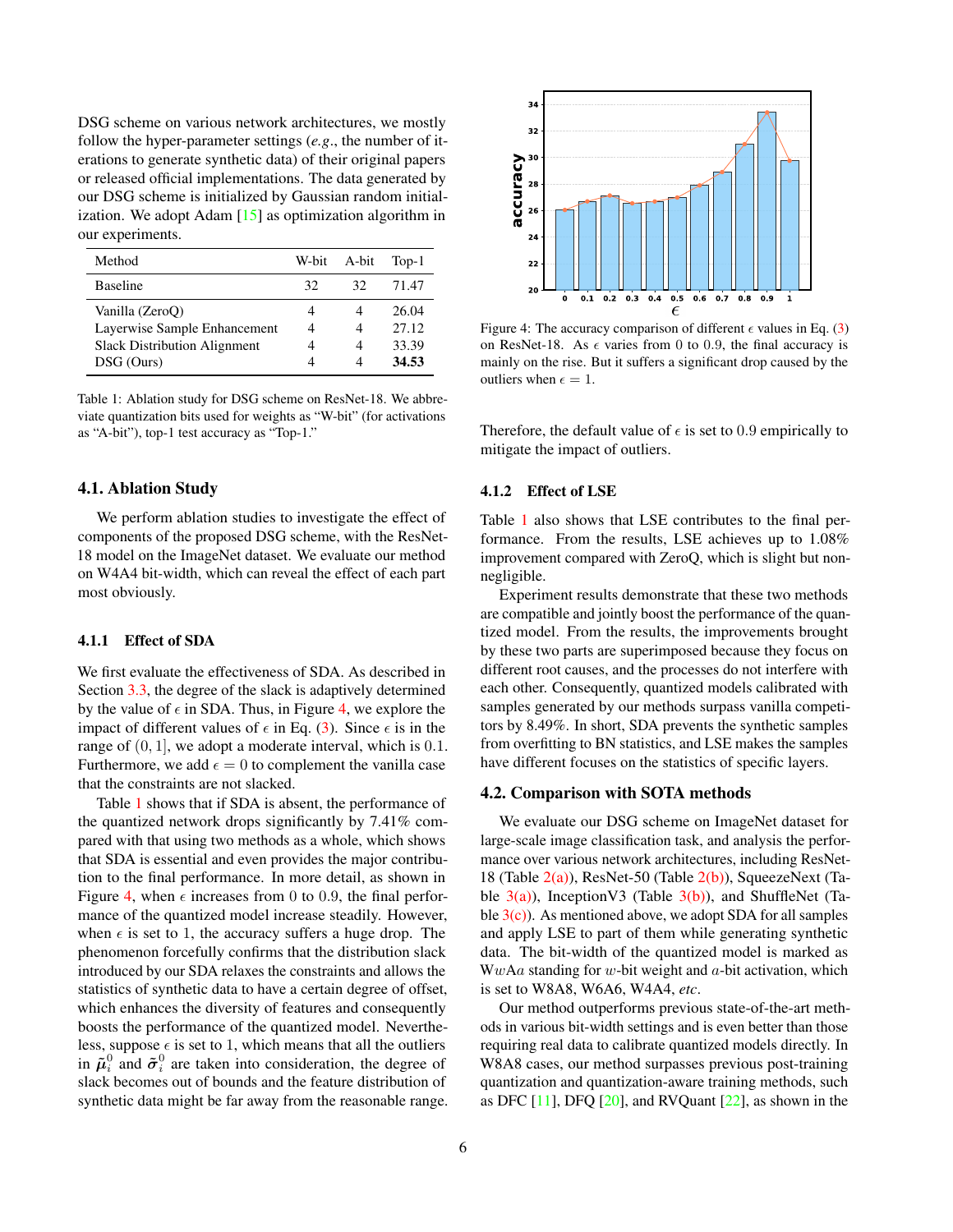<span id="page-6-5"></span><span id="page-6-0"></span>

| $(a)$ ResNet-18  |                      |              |                |                |         |  |  |  |  |
|------------------|----------------------|--------------|----------------|----------------|---------|--|--|--|--|
| Method           | No D                 | No FT        | W-bit          | A-bit          | $Top-1$ |  |  |  |  |
| <b>Baseline</b>  |                      |              | 32             | 32             | 71.47   |  |  |  |  |
| <b>Real Data</b> | X                    | ✓            | $\overline{4}$ | $\overline{4}$ | 31.86   |  |  |  |  |
| ZeroO            | ✓                    |              | $\overline{4}$ | $\overline{4}$ | 26.04   |  |  |  |  |
| DSG (Ours)       |                      |              | 4              | 4              | 34.53   |  |  |  |  |
| <b>Real Data</b> | Х                    |              | 6              | 6              | 70.62   |  |  |  |  |
| Integer-Only     | Х                    | Х            | 6              | 6              | 67.30   |  |  |  |  |
| <b>DFO</b>       | $\checkmark$         | $\checkmark$ | 6              | 6              | 66.30   |  |  |  |  |
| ZeroO            | ✓                    | $\checkmark$ | 6              | 6              | 69.74   |  |  |  |  |
| DSG (Ours)       | ✓                    |              | 6              | 6              | 70.46   |  |  |  |  |
| <b>Real Data</b> | Х                    | ✓            | 8              | 8              | 71.44   |  |  |  |  |
| <b>RVQuant</b>   | Х                    | Х            | 8              | 8              | 70.01   |  |  |  |  |
| <b>DFO</b>       | $\checkmark$         | ✓            | 8              | 8              | 69.70   |  |  |  |  |
| <b>DFC</b>       | ✓                    | X            | 8              | 8              | 69.57   |  |  |  |  |
| ZeroO            |                      | X            | 8              | 8              | 71.43   |  |  |  |  |
| DSG (Ours)       |                      |              | 8              | 8              | 71.49   |  |  |  |  |
| $(b)$ ResNet-50  |                      |              |                |                |         |  |  |  |  |
| Method           | No D                 | No FT        | W-bit          | A-bit          | $Top-1$ |  |  |  |  |
| <b>Baseline</b>  |                      |              | 32             | 32             | 77.72   |  |  |  |  |
| Real Data        | X                    |              | 6              | 6              | 75.52   |  |  |  |  |
| <b>OCS</b>       | $\frac{x}{\sqrt{2}}$ |              | 6              | 6              | 74.80   |  |  |  |  |
| ZeroO            |                      |              | 6              | 6              | 75.56   |  |  |  |  |
| DSG (Ours)       |                      |              | 6              | 6              | 76.07   |  |  |  |  |
| Real Data        | Х                    |              | 8              | 8              | 77.70   |  |  |  |  |
| ZeroQ            |                      |              | 8              | 8              | 77.67   |  |  |  |  |
| DSG (Ours)       |                      |              | 8              | 8              | 77.68   |  |  |  |  |

<span id="page-6-1"></span>Table 2: Quantization results of ResNet-18 and ResNet-50 on ImageNet. Here, "No D" means that none of the data is used to assist quantization, "No FT" stands for no fine-tuning (retraining). "Real Data" represents using real training data and quantization methods in ZeroQ (without any fine-tuning). Our DSG outperforms the SOTA data-free quantization methods and quantization methods requiring real data, such as ZeroQ, DFQ, DFC, Integer-Only [\[14\]](#page-8-11), and OCS [\[39\]](#page-9-10).

bottom part in Table  $2(a)$ . And meanwhile, we consistently observe significant improvement over various network architectures, as shown in Table  $2(b)$ , Table  $3(a)$ , Table  $3(b)$ , and Table  $3(c)$ . For instance, our method outperforms ZeroQ on SqueezeNext by 1.26% on W8A8. However, advancement gets more apparent when it goes further to lower bit-width cases. On W6A6, our method significantly surpasses ZeroQ by more than 20% on SqueezeNext, and even outperforms real data on ShuffleNet by a slight 0.13%.

Moreover, we highlight that our DSG achieves significant improvement with even lower bit-width, *i.e*. W4A4 cases. As shown in Table  $2(a)$ , the performance of DSG on ResNet-

<span id="page-6-3"></span><span id="page-6-2"></span>

| (a) SqueezeNext  |          |                         |                |                |          |  |  |  |
|------------------|----------|-------------------------|----------------|----------------|----------|--|--|--|
| Method           | No D     | No FT<br>W-bit<br>A-bit |                | Top- $1$       |          |  |  |  |
| <b>Baseline</b>  |          |                         | 32             | 32             | 69.38    |  |  |  |
| Real Data        | $\times$ | ✓                       | 6              | 6              | 62.88    |  |  |  |
| ZeroQ            | ✓        |                         | 6              | 6              | 39.83    |  |  |  |
| DSG (Ours)       |          |                         | 6              | 6              | 60.50    |  |  |  |
| <b>Real Data</b> | Х        |                         | 8              | 8              | 69.23    |  |  |  |
| ZeroO            | ✓        |                         | 8              | 8              | 68.01    |  |  |  |
| DSG (Ours)       | ./       | 8                       |                | 8              | 69.27    |  |  |  |
| (b) Inception V3 |          |                         |                |                |          |  |  |  |
| Method           | No D     | No FT                   | W-bit          | A-bit          | Top- $1$ |  |  |  |
| <b>Baseline</b>  |          |                         | 32             | 32             | 78.80    |  |  |  |
| <b>Real Data</b> | Х        | ✓                       | $\overline{4}$ | $\overline{4}$ | 23.23    |  |  |  |
| ZeroQ            | ✓        |                         | $\overline{4}$ | $\overline{4}$ | 12.00    |  |  |  |
| DSG (Ours)       | ✓        |                         | $\overline{4}$ | 4              | 34.89    |  |  |  |
| <b>Real Data</b> | X        |                         | 6              | 6              | 77.96    |  |  |  |
| ZeroQ            | ✓        |                         | 6              | 6              | 75.14    |  |  |  |
| DSG (Ours)       | ✓        |                         | 6              | 6              | 76.52    |  |  |  |
| <b>Real Data</b> |          | $\times$                |                | 8              | 78.78    |  |  |  |
| ZeroO            | ✓        |                         | 8              | 8              | 78.70    |  |  |  |
| DSG (Ours)       | ./       | 8                       |                | 8              | 78.81    |  |  |  |
| (c) ShuffleNet   |          |                         |                |                |          |  |  |  |
| Method           | No D     | No FT                   | W-bit          | A-bit          | Top- $1$ |  |  |  |
| <b>Baseline</b>  |          |                         | 32             | 32             | 65.07    |  |  |  |
| Real Data        | Х        |                         | 6              | 6              | 44.75    |  |  |  |
| ZeroO            | ✓        |                         | 6              | 6              | 39.92    |  |  |  |
| DSG (Ours)       | ✓        |                         | 6              | 6              | 44.88    |  |  |  |
| Real Data        | X        |                         | 8              | 8              | 64.52    |  |  |  |
| ZeroQ            | ✓        |                         | 8              | 8              | 64.46    |  |  |  |
| DSG (Ours)       |          |                         | 8              | 8              | 64.77    |  |  |  |

Table 3: Quantization results of SqueezeNext, InceptionV3 and ShuffleNet on ImageNet.

18 is up to 34.53%, which is 8.49% higher than that of ZeroQ, 2.67% higher than that directly using real data for calibration. As well as on InceptionV3, our method achieves 34.89% accuracy surpassing ZeroQ and real data by 22.89% and 11.66%, respectively, which is quite a wide margin.

In short, sufficient experiments over various network architectures and different bit-widths demonstrate that the synthetic data generated by the proposed DSG scheme can significantly improve the performance of the quantized model. The results also suggest that the diversity of synthetic data is important for improving the quantized model. Especially

<span id="page-6-4"></span> $\overline{a}$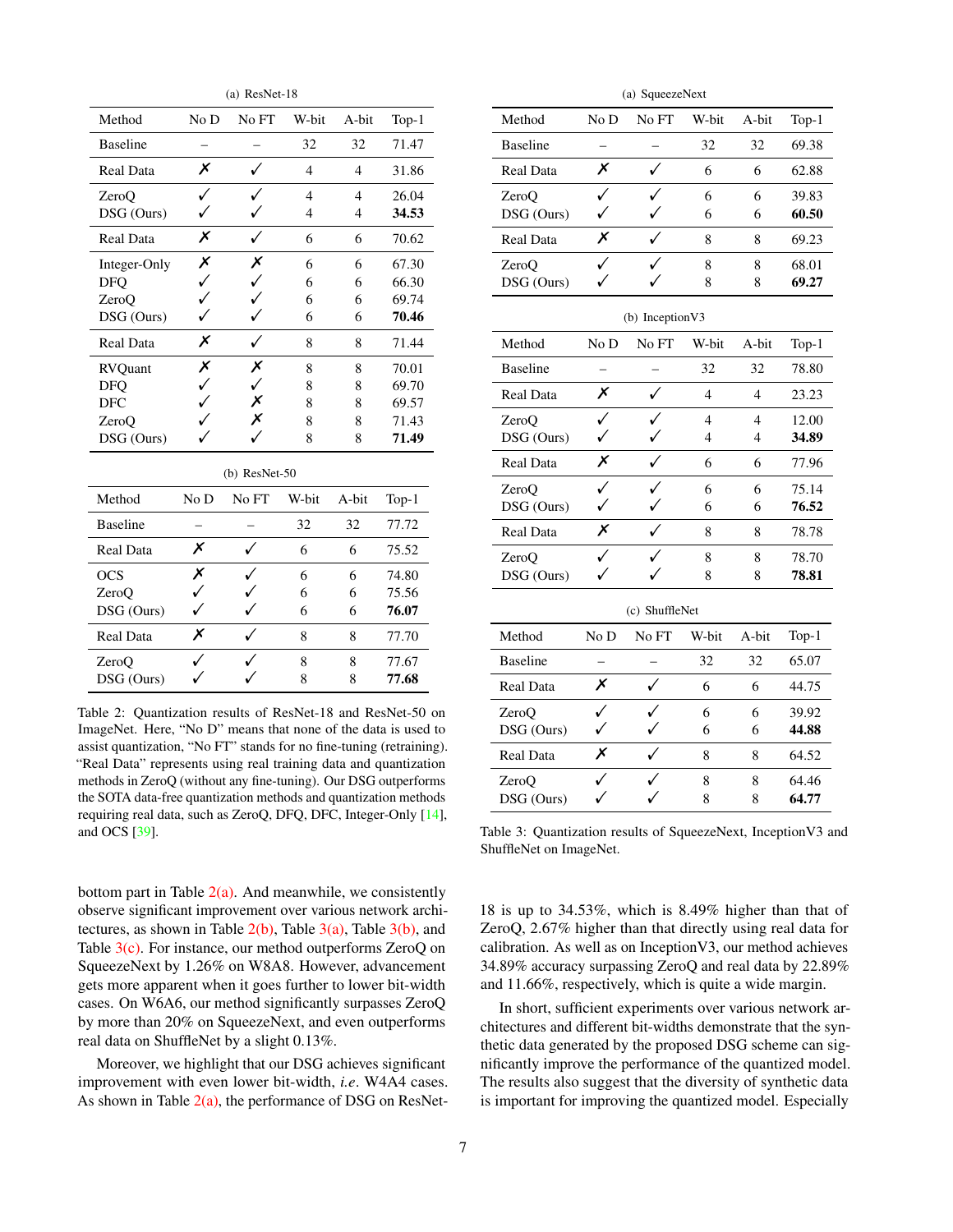<span id="page-7-2"></span><span id="page-7-0"></span>

| Method           | No D | W-bit | A-bit | Quant      | $Top-1$ |
|------------------|------|-------|-------|------------|---------|
| <b>Baseline</b>  |      |       | 32    | 32         | 71.47   |
| Real Data        | Х    | 4     | 4     | Vanilla    | 31.86   |
| ZeroO            |      | 4     | 4     | Vanilla    | 26.04   |
| DSG (Ours)       |      | 4     | 4     | Vanilla    | 34.53   |
| Real Data        | Х    | 4     | 4     | Percentile | 42.83   |
| ZeroO            |      | 4     | 4     | Percentile | 32.24   |
| DSG (Ours)       |      | 4     | 4     | Percentile | 38.76   |
| <b>Real Data</b> | Х    | 4     | 4     | EMA        | 42.67   |
| ZeroQ            |      | 4     | 4     | EMA        | 32.31   |
| DSG (Ours)       |      | 4     | 4     | EMA        | 35.18   |
| Real Data        | Х    | 4     | 4     | <b>MSE</b> | 41.45   |
| ZeroO            |      | 4     | 4     | <b>MSE</b> | 39.39   |
| DSG (Ours)       |      | 4     | 4     | <b>MSE</b> | 40.00   |

Table 4: Uniform post-quantization on ImageNet with ResNet-18. We evaluation our DSG scheme on various post-training quantization methods (Percentile, EMA, MSE), and Vanilla means the quantization method adopted by ZeroQ, which simply obtain the quantizer by the maximum and minimum of the weight and activation.

when the model is quantized to lower bit-width, the advantages of diversity becomes even more obvious on the final performance.

We further evaluate the DSG scheme over various quantization methods on W4A4 to verify its versatility. Specifically, we implement Percentile, EMA, and MSE in conjunction with different data generation method. Table [4](#page-7-0) shows that the synthetic data generated by the DSG scheme achieves leading accuracy regardless of specific quantization methods and surpasses ZeroQ while using Percentile, EMA, and MSE by 6.52%, 2.87%, and 0.61% respectively. The results also demonstrate that DSG scheme is robust and versatile to various conditions.

### 4.3. Evaluation with AdaRound

Besides the above-mentioned post-training quantization methods aiming to obtain optimal clipping values for activations, we further evaluate our DSG scheme with AdaRound [\[19\]](#page-8-15), the novel post-training quantization method which proposes a rounding procedure for quantizing weights. We also conduct experiments in conjunction with other data generation methods. Generating data with labels [\[12\]](#page-8-25) can extract the class information from the parameters of networks. And image prior [\[37\]](#page-9-14) helps to steer synthetic data away from unrealistic images with no discernible visual information. More specifically, since AdaRound only aims to quantize weights, we preserve full precision for activations in the experiments. And we generate 1024 samples for AdaRound to learn the rounding scheme. The results are shown in Table [5,](#page-7-1)

<span id="page-7-1"></span>

| Method           | No D |   | Label Image Prior W-bit A-bit |   |    | $Top-1$ |
|------------------|------|---|-------------------------------|---|----|---------|
| Real Data        | Х    | Х | Х                             | 3 | 32 | 64.16   |
| ZeroQ            |      | Х | Х                             | 3 | 32 | 49.86   |
| DSG (Ours)       |      | Х | Х                             | 3 | 32 | 56.09   |
| DSG (Ours)       |      |   | Х                             | 3 | 32 | 58.27   |
| DSG (Ours)       |      |   |                               | 3 | 32 | 61.32   |
| <b>Real Data</b> | Х    | Х | Х                             | 4 | 32 | 68.42   |
| ZeroO            |      | Х | Х                             | 4 | 32 | 63.86   |
| DSG (Ours)       |      | Х | Х                             | 4 | 32 | 66.87   |
| DSG (Ours)       |      |   | Х                             | 4 | 32 | 67.09   |
| DSG (Ours)       |      |   |                               | 4 | 32 | 67.78   |
| Real Data        | Х    | Х | Х                             | 5 | 32 | 69.21   |
| ZeroO            |      | Х | Х                             | 5 | 32 | 68.39   |
| DSG (Ours)       |      | Х | Х                             | 5 | 32 | 68.97   |
| DSG (Ours)       |      |   | x                             | 5 | 32 | 69.02   |
| DSG (Ours)       |      |   |                               | 5 | 32 | 69.16   |

Table 5: AdaRound on ImageNet with ResNet-18. We evaluate the DSG scheme on AdaRound, one of the SOTA methods of posttraining quantization, which learns how to quantize weights using several batches of unlabeled samples. We adopt "Label" [\[12\]](#page-8-25) and "Image Prior" [\[37\]](#page-9-14) to evaluating our DSG scheme further.

and our DSG scheme surpasses ZeroQ under all settings, especially when we quantize the weights to ultra-low bit-width (*i.e*. 3-bit). Combined with labels and image prior approach, our DSG scheme still maintains high accuracy.

# 5. Conclusion

We first revisit the data generation process in data-free quantization and demonstrate that homogenization exists at both distribution and sample level in the data generated by the previous data-free quantization method, which harms the accuracy of quantized models. Toward this end, we have represented a novel sample generation method for accurate data-free quantization, dubbed as Diverse Sample Generation (DSG) scheme, to mitigate the homogenization issue. The proposed DSG scheme consists of Slack Distribution Alignment (SDA) and Layerwise Sample Enhancement (LSE), which are tailored to the aforementioned two levels of homogenization respectively and jointly enhance the diversity of generated data. Extensive experiments on multiple network architectures and post-training quantization methods demonstrate the leading accuracy and versatility of the DSG scheme. Especially on ultra-low bit-width, such as W4A4, our method achieves even up to 22% improvement. Acknowledgement This work was supported by National Natural Science Foundation of China (62022009, 61872021), Beijing Nova Program of Science and Technology (Z191100001119050), State Key Lab of Software Development Environment (SKLSDE-2020ZX-06), and Sense-

Time Research Fund for Young Scholars.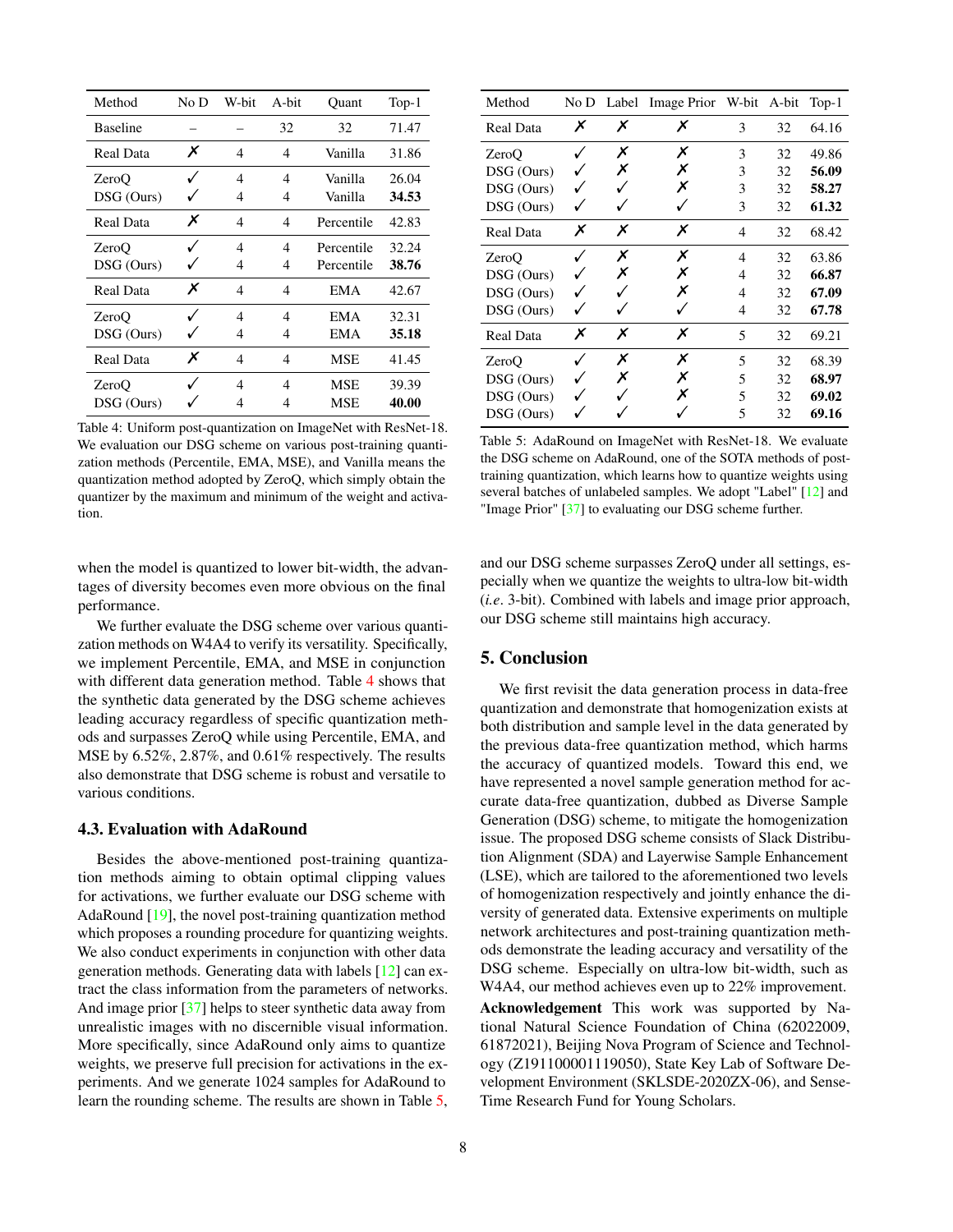# References

- <span id="page-8-13"></span>[1] Ron Banner, Yury Nahshan, Elad Hoffer, and Daniel Soudry. Post-training 4-bit quantization of convolution networks for rapid-deployment, 2019. [1,](#page-0-2) [2](#page-1-0)
- <span id="page-8-1"></span>[2] Yaohui Cai, Zhewei Yao, Zhen Dong, Amir Gholami, Michael W Mahoney, and Kurt Keutzer. Zeroq: A novel zero shot quantization framework. In *Proceedings of the IEEE/CVF Conference on Computer Vision and Pattern Recognition*, pages 13169–13178, 2020. [1,](#page-0-2) [2,](#page-1-0) [3](#page-2-3)
- <span id="page-8-19"></span>[3] Yoojin Choi, Jihwan Choi, Mostafa El-Khamy, and Jungwon Lee. Data-free network quantization with adversarial knowledge distillation, 2020. [1,](#page-0-2) [2,](#page-1-0) [3](#page-2-3)
- <span id="page-8-14"></span>[4] Yoni Choukroun, Eli Kravchik, Fan Yang, and Pavel Kisilev. Low-bit quantization of neural networks for efficient inference. In *2019 IEEE/CVF International Conference on Computer Vision Workshop (ICCVW)*, pages 3009–3018. IEEE, 2019. [1,](#page-0-2) [2](#page-1-0)
- <span id="page-8-22"></span>[5] Jia Deng, Wei Dong, Richard Socher, Li Jia Li, Kai Li, and Fei Fei Li. Imagenet: a large-scale hierarchical image database. In *IEEE CVPR*, 2009. [5](#page-4-2)
- <span id="page-8-7"></span>[6] Mark Everingham, Luc Van Gool, Christopher K. I. Williams, John Winn, and Andrew Zisserman. The pascal visual object classes challenge. *IJCV*, 2010. [1](#page-0-2)
- <span id="page-8-20"></span>[7] Amir Gholami, Kiseok Kwon, Bichen Wu, Zizheng Tai, Xiangyu Yue, Peter Jin, Sicheng Zhao, and Kurt Keutzer. Squeezenext: Hardware-aware neural network design, 2018. [2](#page-1-0)
- <span id="page-8-4"></span>[8] Ross Girshick. Fast r-cnn. In *IEEE ICCV*, 2015. [1](#page-0-2)
- <span id="page-8-3"></span>[9] Ross Girshick, Jeff Donahue, Trevor Darrell, and Jitendra Malik. Rich feature hierarchies for accurate object detection and semantic segmentation. In *IEEE CVPR*, 2014. [1](#page-0-2)
- <span id="page-8-10"></span>[10] Suyog Gupta, Ankur Agrawal, Kailash Gopalakrishnan, and Pritish Narayanan. Deep learning with limited numerical precision. In *International Conference on Machine Learning*, pages 1737–1746, 2015. [1,](#page-0-2) [2](#page-1-0)
- <span id="page-8-18"></span>[11] Matan Haroush, Itay Hubara, Elad Hoffer, and Daniel Soudry. The knowledge within: Methods for data-free model compression. In *Proceedings of the IEEE/CVF Conference on Computer Vision and Pattern Recognition*, pages 8494–8502, 2020. [1,](#page-0-2) [2,](#page-1-0) [3,](#page-2-3) [6](#page-5-2)
- <span id="page-8-25"></span>[12] M. Haroush, I. Hubara, E. Hoffer, and D. Soudry. The knowledge within: Methods for data-free model compression. In *2020 IEEE/CVF Conference on Computer Vision and Pattern Recognition (CVPR)*, pages 8491– 8499, 2020. [8](#page-7-2)
- <span id="page-8-2"></span>[13] Kaiming He, Xiangyu Zhang, Shaoqing Ren, and Jian Sun. Deep residual learning for image recognition. In *IEEE CVPR*, 2016. [1,](#page-0-2) [2](#page-1-0)
- <span id="page-8-11"></span>[14] Benoit Jacob, Skirmantas Kligys, Bo Chen, Menglong Zhu, Matthew Tang, Andrew Howard, Hartwig Adam, and Dmitry Kalenichenko. Quantization and training of neural networks for efficient integer-arithmetic-only inference. In *Proceedings of the IEEE Conference on Computer Vision and Pattern Recognition*, pages 2704–2713, 2018. [1,](#page-0-2) [2,](#page-1-0) [7](#page-6-5)
- <span id="page-8-23"></span>[15] Diederik P Kingma and Jimmy Ba. Adam: A method for stochastic optimization. *arXiv preprint arXiv:1412.6980*, 2014. [6](#page-5-2)
- <span id="page-8-0"></span>[16] Krizhevsky, Alex, Sutskever, Ilya, Hinton, and E. Geoffrey. Imagenet classification with deep convolutional neural networks. *Communications of the ACM*, 2017. [1](#page-0-2)
- <span id="page-8-6"></span>[17] Rundong Li, Yan Wang, Feng Liang, Hongwei Qin, Junjie Yan, and Rui Fan. Fully quantized network for object detection. In *IEEE CVPR*, 2019. [1](#page-0-2)
- <span id="page-8-16"></span>[18] Yuhang Li, Ruihao Gong, Xu Tan, Yang Yang, Peng Hu, Qi Zhang, Fengwei Yu, Wei Wang, and Shi Gu. Brecq: Pushing the limit of post-training quantization by block reconstruction. In *International Conference on Learning Representations*, 2021. [1](#page-0-2)
- <span id="page-8-15"></span>[19] Markus Nagel, Rana Ali Amjad, Mart van Baalen, Christos Louizos, and Tijmen Blankevoort. Up or down? adaptive rounding for post-training quantization, 2020. [1,](#page-0-2) [2,](#page-1-0) [5,](#page-4-2) [8](#page-7-2)
- <span id="page-8-17"></span>[20] Markus Nagel, Mart van Baalen, Tijmen Blankevoort, and Max Welling. Data-free quantization through weight equalization and bias correction. In *IEEE ICCV*, 2019. [1,](#page-0-2) [2,](#page-1-0) [6](#page-5-2)
- <span id="page-8-5"></span>[21] Jiangmiao Pang, Kai Chen, Jianping Shi, Huajun Feng, Wanli Ouyang, and Dahua Lin. Libra r-cnn: Towards balanced learning for object detection. In *IEEE CVPR*, 2019. [1](#page-0-2)
- <span id="page-8-24"></span>[22] Eunhyeok Park, Sungjoo Yoo, and Peter Vajda. Valueaware quantization for training and inference of neural networks, 2018. [6](#page-5-2)
- <span id="page-8-21"></span>[23] Antonio Polino, Razvan Pascanu, and Dan Alistarh. Model compression via distillation and quantization. *CoRR*, abs/1802.05668, 2018. [4](#page-3-5)
- <span id="page-8-12"></span>[24] Haotong Qin, Zhongang Cai, Mingyuan Zhang, Yifu Ding, Haiyu Zhao, Shuai Yi, Xianglong Liu, and Hao Su. Bipointnet: Binary neural network for point clouds, 2020. [1](#page-0-2)
- <span id="page-8-9"></span>[25] Haotong Qin, Ruihao Gong, Xianglong Liu, Xiao Bai, Jingkuan Song, and Nicu Sebe. Binary neural networks: A survey. *Pattern Recognition*, 2020. [1](#page-0-2)
- <span id="page-8-8"></span>[26] Haotong Qin, Ruihao Gong, Xianglong Liu, Mingzhu Shen, Ziran Wei, Fengwei Yu, and Jingkuan Song. Forward and backward information retention for accurate binary neural networks. In *IEEE/CVF Conference*